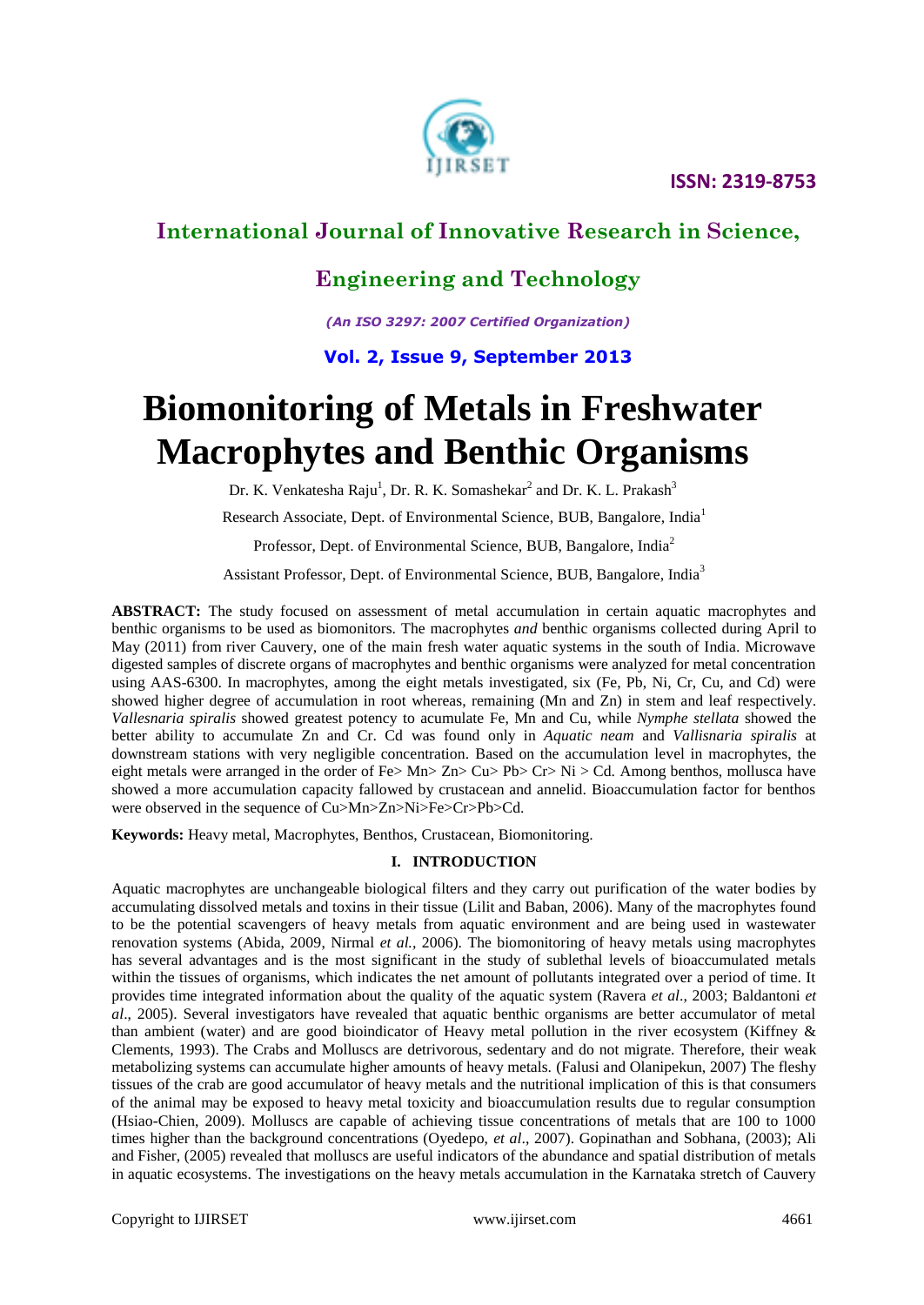

### **Engineering and Technology**

*(An ISO 3297: 2007 Certified Organization)*

#### **Vol. 2, Issue 9, September 2013**

river system is not frequent and have probably no studies on metals in macrophytes and benthos in were reported. Hence, the present study has greater significance; especially as the water from river is being used for drinking and irrigation at larger extent.

#### **II. STUDY AREA**

This investigation was carried out in river Cauvery from Kushalnagara to Arkavathi Sangama of Karnataka stretch (Fig.1) during dry season of April-2011. Three upstream and five downstream to Krishnaraja Sagar reservoir collectively eight stations were chosen as sampling sites for effectual research.

#### **III. METHODOLOGY**

*A.* **Macrophytes Sampling, Preservation and Microwave digestion:** Sixteen macrophytes belong to four species from eight stations were collected by hand once during the study period according to the nature of plant (floating or submerged). Floating macrophytes were collected from 1.0 X 1.0 m quadrant, while the submerged plant species were collected using a known volume of grab sample and washed with the surrounding water to remove the periphyton and sediment accumulated on them. Plastic bags were used to store the samples. These samples were thoroughly washed once again in the lab with distilled water to remove adsorbed elements and cut into small pieces of leaf, stem and root separately, air dried for 2days and dried at  $100\pm10^{\circ}\text{C}$  in an hot air oven for 4hr. Dried samples were grounded to powder and passed through a 1mm sift.

A powdered plant samples of 0.5g was introduced into the reference vessels, 4ml  $HNO<sub>3</sub>$  and 0.2ml  $H<sub>2</sub>O<sub>2</sub>$  were added, and the carousel was positioned into the microwave unit. The system was pre-programmed for 1 min of microwave digestion at 250 W power and another 5 min at 500 W power and left for automatic ventilation for 10 min. The digested solution was cooled, filtered using Whatman filter paper No. 40, and made up to 100 mL with Milli-Q distilled water and stored in containers until analysis.

*B*. **Benthic/Bottom dwellers Sampling, Preservation and Microwave digestion:** Twenty four samples of benthic organisms including crab (Crustacean), mussel (Mollusca) and cheatogaster (Annelida), one each from eight stations sampled during dry season because of less flow rate and low depth. Crabs were collected directly, by hand picking, from their holes on the bank of river with the help of localites. The crabs were kept in a bucket containing river water and transported to the laboratory until dissection. The crabs were washed with tap water, and rinsed thoroughly with distilled water, fleshy tissues was dissected out from the chest and the appendages using surgical knife and placed on clean watch glasses. It was oven dried at  $105^{\circ}$ C for 1h and cooled in a desiccator (Faulsi and Olanipekun, 2007).The mussel and cheatogaster were sampled using nylon fish net. The samples were sieved through a 0.5 mm sieve and encrusted algae were scraped from shells (Locarnini and Presley, 1996). Samples were rinsed, dried at 50 °C in an oven and homogenized. Mollusca and crustacean species were removed from their shells during sample preparation but Cheatogaster were analyzed without modification.

1g dry weight of the sample was introduced in to teflon reaction vessel and 5mL of 65% Nitric acid was added. The vessel was inserted into microwave chamber and subjected for digestion for 5 minute at 240W; 1 minute at 360W; 5 minutes at 300W, cooled and the digester was reopened. Again 1mL of 30% Hydrogen peroxide was added and power set to 300W for 3 minutes, 600W for 3minutes, cooled and the digester was reopened. Further 1mL of 20%Perchloric acid was added and power set to 600W for 2 minutes, cooled and the digester was opened. The resulted sample was cooled and appropriately diluted using deionised water.

**C. Analysis:** Atomic absorption spectrophotometer (AAS-6300, Shimatzu made) with Wizard software was used to estimate the heavy metals viz., Fe, Pb, Zn, Mn, Ni, Cu, Cr, Co and Cd. Two types of atomizers viz., flame and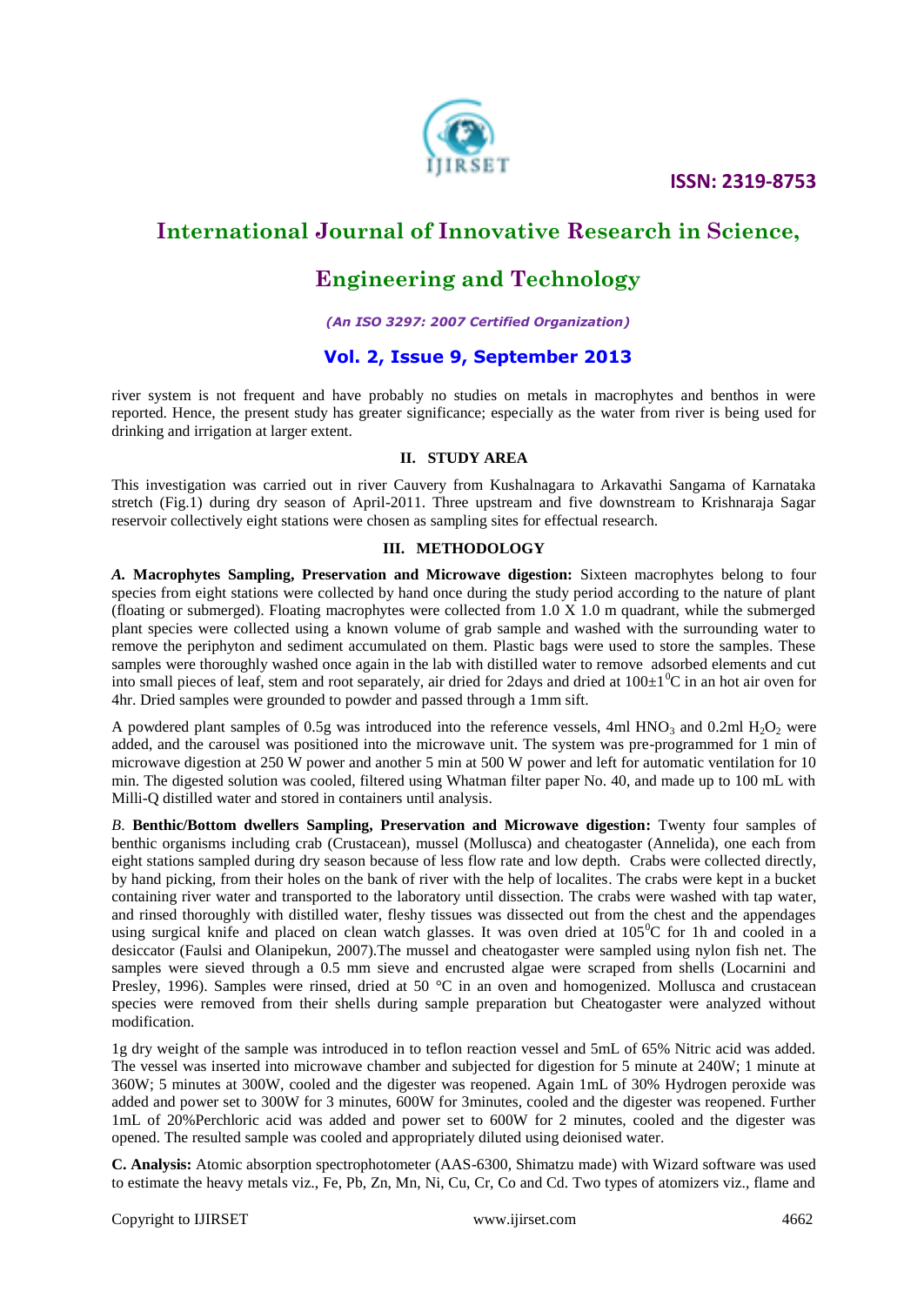#### **ISSN: 2319-8753**



### **International Journal of Innovative Research in Science,**

# **Engineering and Technology**

*(An ISO 3297: 2007 Certified Organization)*

#### **Vol. 2, Issue 9, September 2013**

graphite furnaces were functioned to evaluate the metal concentrations at ppm and ppb levels respectively. The sample whose metal concentration was below the detection limit in flame furnace was subjected to graphite furnace analysis.



**Fig.1 Study Area map**

#### **IV. RESULT AND DISCUSSION**

*A***. Metals in Macrophytes:** The concentration of heavy metals in macrophytes was presented in Table-4.9. In general concentration of Fe was observed more (1375.6 μg g<sup>-1</sup>) in roots of *Nymphae stellata* from station V7 whereas, *Aqatic neam* stem from station V4 showed lesser accumulation of 137.34 μg g<sup>-1</sup>. Highest concentration (0.98 μg g-1 ) of Pb was found to be accumulated in *Vallisnaria spiralis* roots from station V8. While, *Pistia stratioles* leaf from station V1 recorded lowest concentration  $(0.11 \text{ µg g}^{-1})$ . Zn was observed highest accumulation (44.12 μg g<sup>-1</sup>) in stem of *Nymphae stellata*, from station V7 and lower concentration (1.86 μg g<sup>-1</sup>) in *Pistia stratioles* from V2 station. Among the macrophytic organs, only root of all the species showed considerable Ni accumulation with highest concentration (1.05 μg g-1 ) in *Aqatic neam* of station V8. *Nymphae stellata* root from V7 station recorded maximum concentration of Cr  $(0.96 \mu g g^{-1})$  whereas, lowest concentration (0.12 μg g<sup>-1</sup>) for *Aqatic neam* stem from V4 station. Maximum Mn concentration (52.34 μg g<sup>-1</sup>) was observed for *Vallisnaria spiralis* leaf sample of station V8 and minimum concentration (2.39  $\mu$ g g<sup>-1</sup>) for leaf of the same plant from station V1. Root of *Valisnaria spiralis* from stationV6 showed highest Cu concentration (9.14 μg g-1 ). In contrast lowest  $(0.17 \text{ µg g}^{-1})$  was observed for *Pistia sratioles* leaf sample from station V2. Trifling concentrations of Cr was observed in all the macrophytes except *Pistia stratioles*.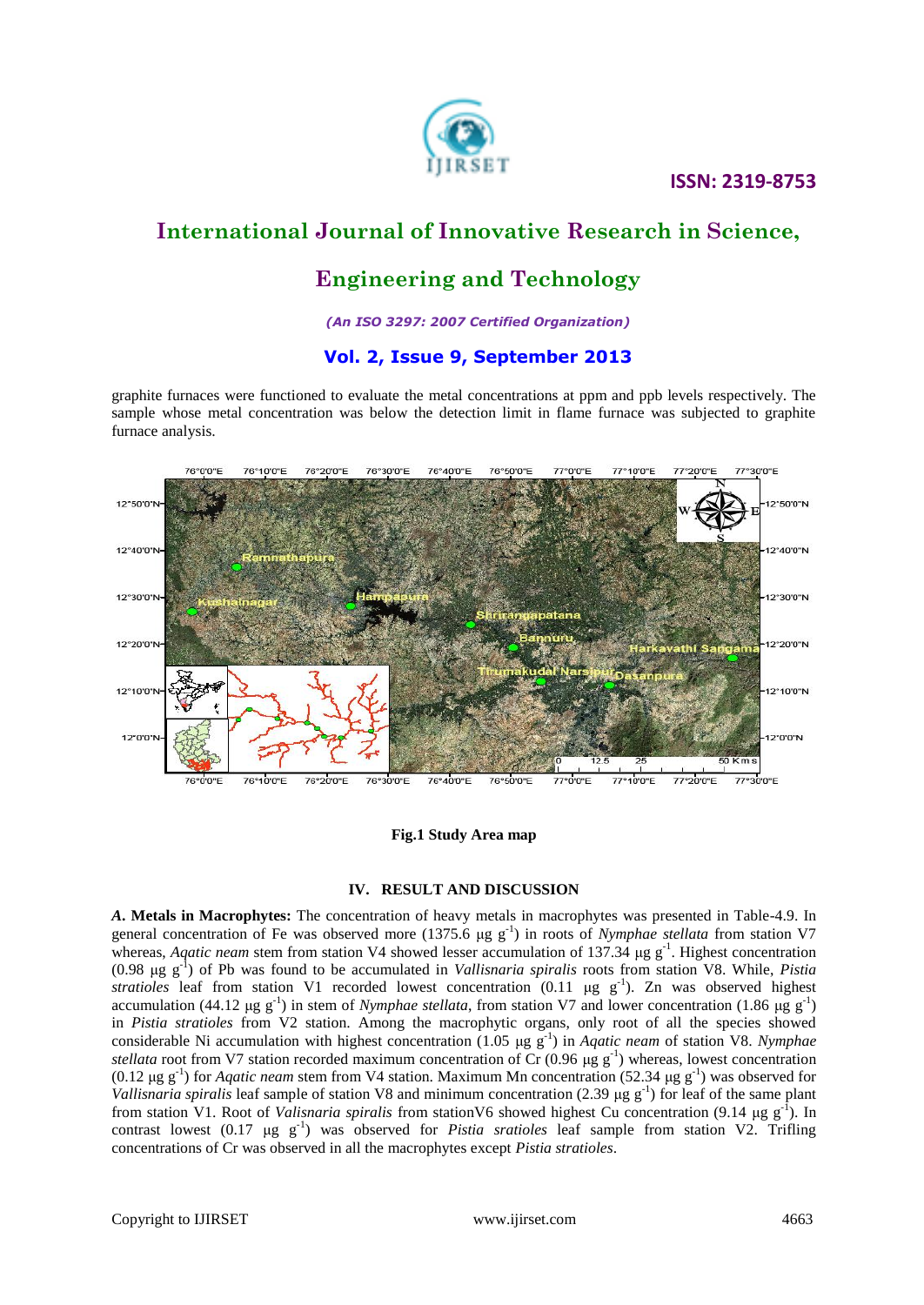

### **Engineering and Technology**

*(An ISO 3297: 2007 Certified Organization)*

### **Vol. 2, Issue 9, September 2013**

Among the eight metals investigated in macrophytes, six (Fe, Pb, Ni, Cr, Cu, and Cd) were accumulated at highest rate in root, whereas remaining Mn and Zn in stem and leaf respectively (Table-4.9). A plant with numerous thin root systems would accumulate more metals than one with few thick roots. Factors such as light intensity, oxygen stress and temperature are known to affect the uptake of minerals (Devlin, 1967). Moreover, the energy derived from photosynthesis and the oxygen released can improve conditions for the active absorption of elements. However, interactions between metals are often complex, and they are dependent on the metal concentration and pH of the water body (Balsberg-Pahlsson, 1989).Further no such spatial variation was found in metal accumulation by macrophytes. Even though, downstream stations (V4-V8) managed to accumulate moderately elevated metal concentrations than upstream stations (V1-V3).

From the present annotations it is documented that there is a uniform pattern of heavy metal variation in the macrophytes of the river Cauvery (Table- 4.9). However the accumulation of a particular metal depends to a large, on the presence of the metal in the water column and sediment (Lilit and Baban, 2006). Among macrophytes, *Vallesnaria spiralis* shows the greatest potential to accumulate Fe, Mn and Cu up to 914.94 μg g<sup>-1</sup>, 41.08 μg g-1 and 5.20 μg g-1 respectively. *Nymphe stellata* showed the better ability to accumulate Zn (34.25 μg  $g^{-1}$ ) and Cr (0.49  $\mu$ g  $g^{-1}$ ). The role of Zn and Mn in respiration as activators of enzymes involved in glycolysis and Krebs' cycle has been documented. High Cu content is known to reduce photosynthesis and respiration rates in aquatic macrophytes (Vazguez *et al*., 2000). Cd was almost absent in all macrophytic samples. However, very negligeble Cd concentration was noticed in *Aquatic neam* and *Vallisnaria spiralis*, of downstream stations. The presence of Cd in the macrophytes suggests the possible accumulation of cadmium in river bed and suspended sediment (Zakova and Kockova, 1998). When arranged according to their accumulation, the following order was observed for the eight elements - Fe> Mn> Zn> Cu> Pb> Cr> Ni > Cd. The effects of trace elements in an aquatic ecosystem can be assessed by changes in the community structure, physiological activity and ultra structural components of macrophytes (Patricia *et al.,* 2004). The concentration of highly toxic metals like – Cr, Cd and Pb were lower compared to the essential metals like Fe, Mn, Ni and Zn.. The low availability of heavy metals in the river system could be due to the flow and its rate compare to stagnant lake system (Arnulf, 1999).

| Location               | <b>Aquatic</b><br><b>Macrophyte</b> | <b>Plant</b><br>organ | Fe      | Pb   | Zn    | Ni         | $\mathbf{C}$ r | Mn    | <b>Cu</b> | C <sub>d</sub> |
|------------------------|-------------------------------------|-----------------------|---------|------|-------|------------|----------------|-------|-----------|----------------|
|                        | Valesnaria                          | Root                  | 928.24  | 0.49 | 16.42 | 0.21       | 0.47           | 9.68  | 1.05      | <b>BDL</b>     |
| Kushalanagara          | spiralis                            | Leaf                  | 229.31  | 0.19 | 10.21 | <b>BDL</b> | 0.18           | 2.39  | 0.46      | <b>BDL</b>     |
| (V1)                   | Pistia                              | Root                  | 796.33  | 0.45 | 15.62 | 0.86       | 077            | 15.29 | 0.75      | <b>BDL</b>     |
|                        | stratioles                          | Leaf                  | 268.61  | 0.11 | 12.37 | <b>BDL</b> | 0.34           | 4.10  | 0.37      | <b>BDL</b>     |
| Ramanathapura<br>(V2)  | <i><b>Valesnaria</b></i>            | Root                  | 857.49  | 0.55 | 8.62  | 0.88       | 0.46           | 4.38  | 0.89      | <b>BDL</b>     |
|                        | spiralis                            | Leaf                  | 305.24  | 0.15 | 3.25  | <b>BDL</b> | 0.15           | 15.13 | 0.52      | <b>BDL</b>     |
|                        | Pistia                              | Root                  | 1015.33 | 0.59 | 6.52  | 0.21       | 0.68           | 19.58 | 0.44      | <b>BDL</b>     |
|                        | stratioles                          | Leaf                  | 285.67  | 0.18 | 1.86  | <b>BDL</b> | 0.21           | 7.19  | 0.17      | <b>BDL</b>     |
| $\text{Hampapura}(V3)$ |                                     | Root                  | 1218.65 | 0.73 | 40.57 | 0.15       | 0.82           | 19.87 | 3.25      | <b>BDL</b>     |
|                        | <b>Nynpheae</b>                     | <b>Stem</b>           | 572.30  | 0.21 | 43.37 | <b>BDL</b> | 0.20           | 43.77 | 0.85      | <b>BDL</b>     |
|                        | stellata                            | Leaf                  | 321.87  | 0.20 | 21.47 | <b>BDL</b> | 0.29           | 51.25 | 1.29      | <b>BDL</b>     |
|                        |                                     | Flower                | 185.37  | 0.27 | 31.60 | <b>BDL</b> | 0.23           | 40.25 | 2.17      | <b>BDL</b>     |
|                        | <b>Pistia</b>                       | Root                  | 867.65  | 0.53 | 39.65 | <b>BDL</b> | 0.68           | 38.74 | 0.95      | <b>BDL</b>     |
|                        | stratioles                          | Leaf                  | 285.44  | 0.19 | 19.27 | <b>BDL</b> | 0.22           | 15.64 | 0.24      | <b>BDL</b>     |

|  | <b>Table-1</b> Heavy metal concentrations ( $\mu$ g g <sup>-1</sup> ) in Aquatic macrophytes (dry weight) of Cauvery river |  |  |  |  |  |
|--|----------------------------------------------------------------------------------------------------------------------------|--|--|--|--|--|
|  |                                                                                                                            |  |  |  |  |  |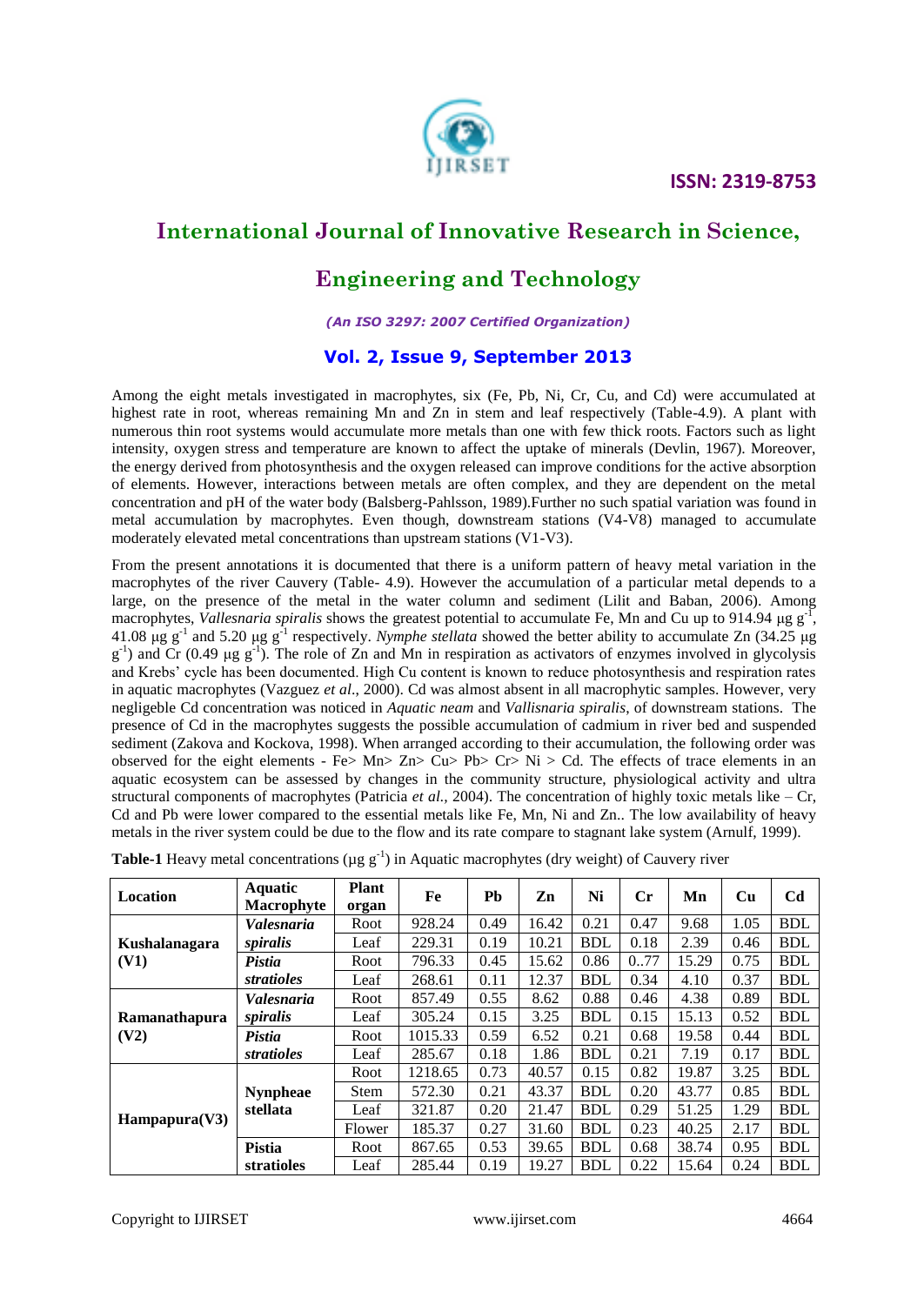#### **ISSN: 2319-8753**



### **International Journal of Innovative Research in Science,**

# **Engineering and Technology**

#### *(An ISO 3297: 2007 Certified Organization)*

### **Vol. 2, Issue 9, September 2013**

|                                  | <i><b>Valesnaria</b></i> | Root   | 892.43  | 0.88 | 21.44 | 0.98       | 0.53 | 18.67 | 5.14         | 0.12       |
|----------------------------------|--------------------------|--------|---------|------|-------|------------|------|-------|--------------|------------|
|                                  | spiralis                 | Leaf   | 210.82  | 0.56 | 8.17  | <b>BDL</b> | 0.19 | 32.45 | 1.29         | <b>BDL</b> |
| Srirangapatna<br>(V4)            |                          | Root   | 596.54  | 0.94 | 15.28 | 0.97       | 0.62 | 16.43 | 3.85         | 0.10       |
|                                  | <i>Aquatic</i>           | Stem   | 137.34  | 0.19 | 5.36  | <b>BDL</b> | 0.12 | 30.07 | 0.82         | <b>BDL</b> |
|                                  | neam                     | Leaf   | 284.37  | 0.55 | 7.18  | <b>BDL</b> | 0.19 | 42.17 | 0.75         | <b>BDL</b> |
|                                  | <b>Valesnaria</b>        | Root   | 794.92  | 0.92 | 18.45 | <b>BDL</b> | 0.55 | 16.37 | 6.64         | <b>BDL</b> |
|                                  | spiralis                 | Leaf   | 358.06  | 0.13 | 7.64  | <b>BDL</b> | 0.22 | 23.53 | 0.86         | <b>BDL</b> |
| <b>Bannuru</b> (V5)              | <b>Aquatic</b>           | Root   | 823.38  | 0.62 | 2.98  | 0.35       | 0.74 | 9.37  | 2.83         | <b>BDL</b> |
|                                  | neam                     | Stem   | 295.34  | 0.12 | 6.98  | <b>BDL</b> | 0.15 | 13.55 | 0.91         | <b>BDL</b> |
|                                  |                          | Leaf   | 315.40  | 0.37 | 9.73  | <b>BDL</b> | 0.26 | 17.29 | 0.97         | <b>BDL</b> |
| Thirumakundlu<br>Narasipura (V6) | <i><b>Valesnaria</b></i> | Root   | 1268.50 | 0.81 | 32.48 | 0.87       | 0.69 | 26.75 | 9.14         | 0.18       |
|                                  | spiralis                 | Leaf   | 561.39  | 0.28 | 12.33 | 0.05       | 0.27 | 41.28 | 1.27         | <b>BDL</b> |
|                                  | <b>Aquatic</b>           | Root   | 802.40  | 0.89 | 16.05 | 0.96       | 0.82 | 20.05 | 7.25         | 0.13       |
|                                  | neam                     | Stem   | 214.22  | 0.22 | 8.46  | <b>BDL</b> | 0.20 | 17.38 | 0.95         | <b>BDL</b> |
|                                  |                          | Leaf   | 295.20  | 0.28 | 8.24  | 0.09       | 0.28 | 27.22 | 0.53         | <b>BDL</b> |
|                                  |                          | Root   | 1375.61 | 0.87 | 39.74 | 0.93       | 0.96 | 15.60 | 1.39         | <b>BDL</b> |
|                                  | Nynpheae                 | Stem   | 317.58  | 0.59 | 44.12 | <b>BDL</b> | 0.27 | 30.45 | 0.75         | <b>BDL</b> |
| Harale $(V7)$                    | stellata                 | Leaf   | 460.07  | 0.93 | 16.17 | <b>BDL</b> | 0.39 | 41.57 | 1.07         | <b>BDL</b> |
|                                  |                          | Flower | 192.35  | 0.81 | 35.18 | <b>BDL</b> | 0.36 | 27.88 | 1.09         | <b>BDL</b> |
|                                  | Pistia                   | Root   | 849.00  | 0.53 | 28.46 | 0.29       | 0.80 | 30.08 | 0.68         | <b>BDL</b> |
|                                  | stratioles               | Leaf   | 313.16  | 0.15 | 16.38 | <b>BDL</b> | 0.27 | 22.49 | 0.37         | <b>BDL</b> |
| Arkavathi                        | <i><b>Valesnaria</b></i> | Root   | 1185.90 | 0.98 | 30.58 | 0.67       | 0.75 | 29.82 | 6.16         | 0.21       |
|                                  | spiralis                 | Leaf   | 507.36  | 0.32 | 17.34 | 0.04       | 0.30 | 52.34 | 0.96         | <b>BDL</b> |
| sangama (V8)                     | <b>Aquatic</b>           | Root   | 957.64  | 0.93 | 21.28 | 1.05       | 0.83 | 12.31 | 5.33         | 0.19       |
|                                  | neam                     | Stem   | 255.48  | 0.29 | 6.18  | <b>BDL</b> | 0.25 | 20.07 | 0.62<br>0.45 | <b>BDL</b> |
|                                  |                          | Leaf   | 316.34  | 0.37 | 8.19  | 0.07       | 0.37 | 29.57 |              | <b>BDL</b> |

*B***. Metals in Benthos:** The concentration of heavy metals in benthos was presented in Table-2. Fe and Mn showed a similar distribution profiles which suggests that these metals were derived from the same source. Fe content in the benthos showed their highest values (20.56  $\mu$ g g<sup>-1)</sup> for mollusca and lowest value was recorded (10.15  $\mu$ g g<sup>-1</sup>) for annelida. Mn concentration showed to more extent a similar distribution and spatial trend as iron for all benthos with highest value for mollusca  $(4.62 \text{ µg g}^{-1})$  and lowest for annelida  $(1.42 \text{ µg g}^{-1})$ . Zn stands next to the iron in terms of benthos accumulation. As essential element, Zn content among the benthos has not expressed much variation. However, spatial distribution was appeared to be at substantial extent. Comparatively Zn concentration was high in mollusca (7.58 μg g<sup>-1</sup>) followed by crustacean (7.43 μg g<sup>-1</sup>) and annelida (5.93 μg g<sup>-1</sup>). Cu concentration was elevated towards the downstream stations. Highest concentration was recorded for mollusca (2.01  $\mu$ g g<sup>-1</sup>) and lowest for annelida (0.55  $\mu$ g g<sup>-1</sup>). The concentrations of Ni in mollusca are usually higher than that of crustacean and Annelida in all sampling localities (Table-4.10). The values varied from 1.63 to 2.88 μg g<sup>-1</sup> (mollusca), 0.84 to 2.26 μg g<sup>-1</sup> (crustacean) and 1.25 to 2.03 μg g<sup>-1</sup> (annelida). Negligible extent of Cd concentrations were observed for all the benthos with highest value  $(0.32 \text{ µg g}^{-1})$  for mollusca of station V8. In case of annelida only station V8 has showed Cr accumulation at very lesser extent. Station V2 of the study area has not recorded chromium content in any benthos samples.

It is evident that, as the nonessential elements Pb and Cd accumulation in benthos was very insignificant. Mollusca collected from downstream station (V8) showed highest concentration for Pb (0.20  $\mu$ g g<sup>-1</sup>) and Cd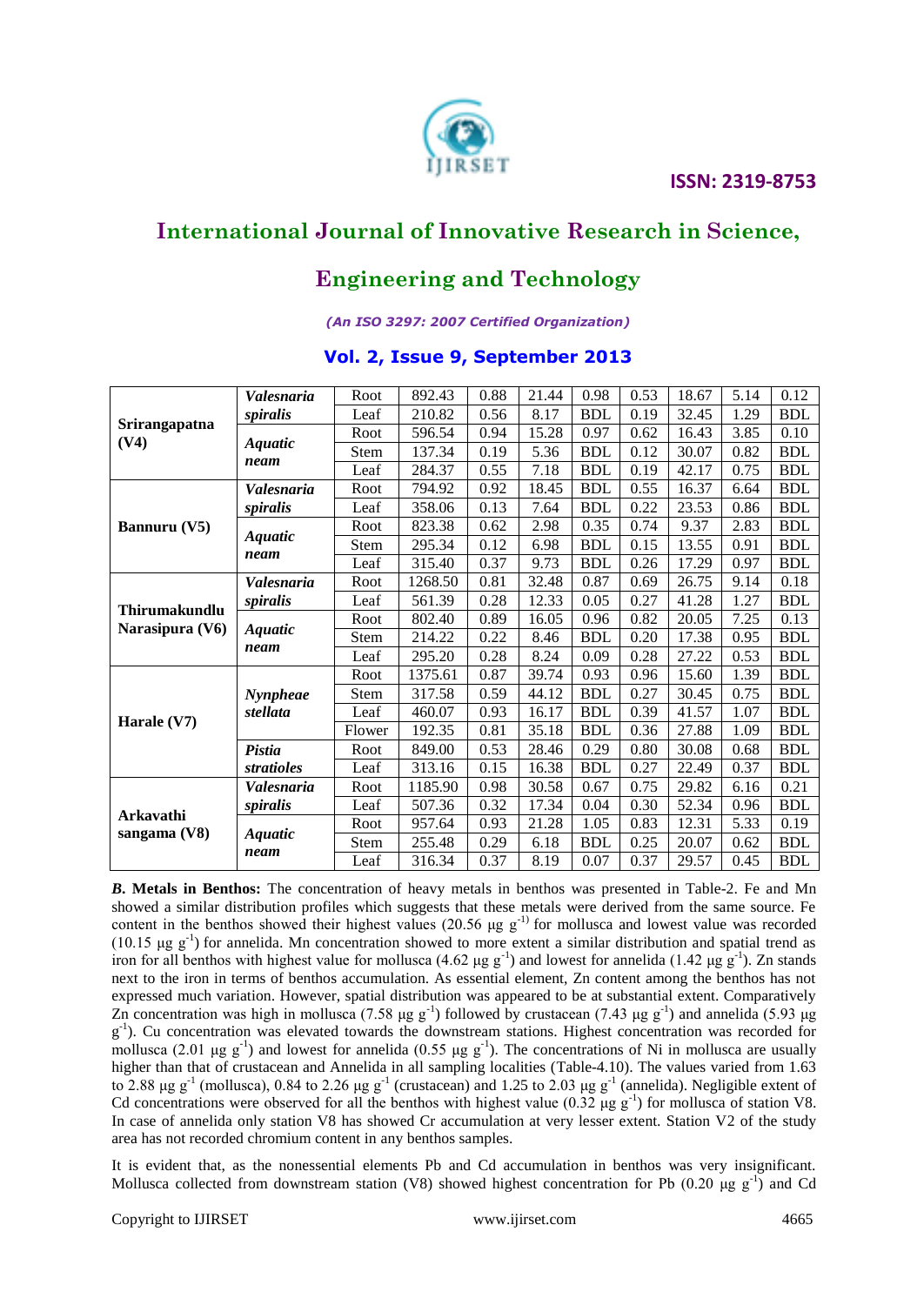

# **Engineering and Technology**

*(An ISO 3297: 2007 Certified Organization)*

### **Vol. 2, Issue 9, September 2013**

(0.17  $\mu$ g g<sup>-1</sup>). In annelida except station V8 all other exhibited below detection limit (BDL). Downstream stretch of the study area usually has high concentrations of most metals. Such differences were apparent for almost all metals. These differences may well be attributable to changes in anthropogenic input of metals or to changes in physicochemical factors which affect the uptake of many trace metals (Rainbow, 1986). From the present investigation, it is obvious that mollusca have showed comparatively higher accumulation capacity among the benthic organisms for almost all the metals followed by crustacean and annelida. Similar results have reported by Mohamed (2005) in their studies on benthic invertebrates. Molluscs have the ability to filter large volume of water, uptake and accumulate metals in their bodies without noxious effects (Metcalfe- Smith *et al*., 1994; Byrne and Vesk, 2000). The results of current study indicate that mollusca have the highest concentrations of most trace metals measured. This accumulation of several metals is due to the low capacity of the mollusca for discriminating among metals which are similar in some characteristics such as ionic radius (Metcalfe-Smith, 1994). Mollusca also possess a variety of effective detoxification mechanisms to reduce the toxicity of the metal uptakes (Byrne and Vesk 2000).

*C***. Bioaccumulation factor (BAF):** The bioaccumulation of all eight heavy metals in benthic organisms in the river Cauvery was quantified with bioaccumulation factor (Table-2). The BAF elucidated that increase trend from upstream to downstream for all the metals i.e., the downstream of the river has high values of most metals which can be explained on the basis of anthropogenic pollutants income to the Cauvery in the downstream stretch. Also, the BAF values showed elevated trend in case of essential trace metals (Fe, Mn, Zn, Ni and Cu), but an obvious decrease in nonessential trace metals (Pb and Cd). BAF for benthos in the study area is in the sequence of Cu>Mn>Zn>Ni>Fe >Cr>Pb>Cd. The values of BAF for different heavy metals from water to benthos or sediment to benthos are a key component of human exposure to the metal through food chain. The lowest BAF value in this study is for Cd; one of the likely reasons is being that it is more mobile in the natural environment than the other metals.

|                    |                | <b>Crustacean</b> |            | <b>Mollusca</b> |            | Annelida        |            |  |
|--------------------|----------------|-------------------|------------|-----------------|------------|-----------------|------------|--|
| Location           | <b>Metal</b>   | Crab              | <b>BAF</b> | Mussel          | <b>BAF</b> | Oligo<br>chaeta | <b>BAF</b> |  |
| Kushalanagara (V1) | Fe             | 11.35             | 0.006      | 13.23           | 0.008      | 11.85           | 0.007      |  |
|                    | Pb             | <b>BDL</b>        | 0.000      | 0.15            | 0.000      | <b>BDL</b>      | 0.000      |  |
|                    | Zn             | 3.73              | 0.094      | 3.49            | 0.088      | 2.83            | 0.071      |  |
|                    | Ni             | 1.75              | 0.029      | 1.93            | 0.043      | 1.58            | 0.070      |  |
|                    | Cr             | 0.10              | 0.000      | <b>BDL</b>      | 0.000      | <b>BDL</b>      | 0.000      |  |
|                    | Mn             | 1.84              | 0.215      | 2.01            | 0.235      | 1.42            | 0.166      |  |
|                    | Cu             | 0.65              | 0.492      | 0.72            | 0.545      | 0.55            | 0.417      |  |
|                    | C <sub>d</sub> | <b>BDL</b>        | 0.000      | 0.11            | 0.000      | <b>BDL</b>      | 0.000      |  |
| Ramanathapura (V2) | Fe             | 10.85             | 0.002      | 11.42           | 0.002      | 10.15           | 0.002      |  |
|                    | Pb             | BDL               | 0.000      | <b>BDL</b>      | 0.000      | <b>BDL</b>      | 0.000      |  |
|                    | Zn             | 3.14              | 0.185      | 4.10            | 0.241      | 2.48            | 0.146      |  |
|                    | Ni             | 0.84              | 0.091      | 1.63            | 0.176      | 1.25            | 0.135      |  |
|                    | Cr             | <b>BDL</b>        | 0.000      | <b>BDL</b>      | 0.000      | <b>BDL</b>      | 0.000      |  |
|                    | Mn             | 1.75              | 0.083      | 1.93            | 0.091      | 1.50            | 0.071      |  |

**Table-2** Heavy metal concentrations ( $\mu$ g g-1) in fish and benthic organisms (dry weight) and their bioaccumulation factor (BAF) of river Cauvery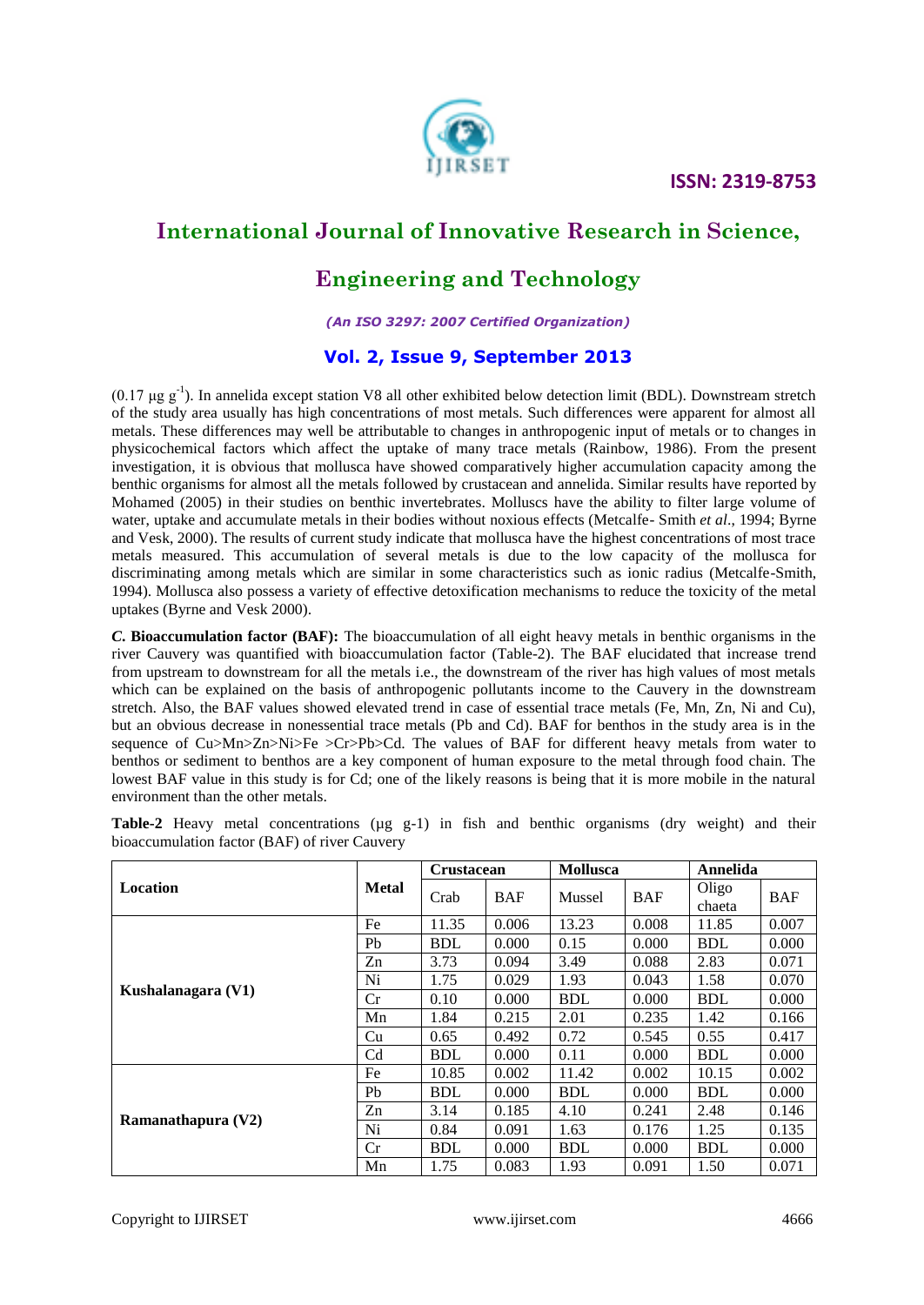# **IRSET ISSN: 2319-8753**



# **International Journal of Innovative Research in Science,**

# **Engineering and Technology**

#### *(An ISO 3297: 2007 Certified Organization)*

### **Vol. 2, Issue 9, September 2013**

|                                | Cu                     | 0.82       | 0.287 | 0.69        | 0.241       | 0.61       | 0.213 |
|--------------------------------|------------------------|------------|-------|-------------|-------------|------------|-------|
|                                | C <sub>d</sub>         | 0.00       | 0.000 | <b>BDL</b>  | 0.000       | <b>BDL</b> | 0.000 |
|                                | Fe                     | 15.65      | 0.001 | 16.27       | 0.001       | 12.39      | 0.001 |
|                                | Pb                     | <b>BDL</b> | 0.000 | 0.11        | 0.042       | <b>BDL</b> | 0.000 |
|                                | Zn                     | 5.10       | 0.041 | 5.14        | 0.041       | 3.11       | 0.025 |
|                                | $\overline{Ni}$        | 1.01       | 0.050 | 1.79        | 0.089       | 1.52       | 0.075 |
| Hampapura (V3)                 | Cr                     | <b>BDL</b> | 0.000 | 0.13        | 0.009       | <b>BDL</b> | 0.000 |
|                                | Mn                     | 2.31       | 0.028 | 2.45        | 0.029       | 1.98       | 0.024 |
|                                | Cu                     | 1.07       | 0.162 | 1.09        | 0.165       | 0.85       | 0.129 |
|                                | $\overline{Cd}$        | <b>BDL</b> | 0.000 | <b>BDL</b>  | 0.000       | <b>BDL</b> | 0.000 |
|                                | $\overline{Fe}$        | 14.66      | 0.001 | 16.82       | 0.001       | 13.09      | 0.001 |
|                                | ${\rm Pb}$             | <b>BDL</b> | 0.000 | 0.12        | 0.025       | <b>BDL</b> | 0.000 |
| Srirangapatna (V4)             | Zn                     | 4.87       | 0.042 | 5.24        | 0.054       | 3.48       | 0.036 |
|                                | $\overline{Ni}$        | 1.29       | 0.036 | 1.85        | 0.051       | 1.25       | 0.035 |
|                                | Cr                     | <b>BDL</b> | 0.000 | 0.13        | 0.006       | <b>BDL</b> | 0.000 |
|                                | Mn                     | 2.52       | 0.018 | 2.60        | 0.018       | 2.14       | 0.015 |
|                                | Cu                     | 0.98       | 0.038 | 1.13        | 0.044       | 0.96       | 0.038 |
|                                | Cd                     | <b>BDL</b> | 0.000 | <b>BDL</b>  | 0.000       | <b>BDL</b> | 0.000 |
|                                | $\rm Fe$               | 13.57      | 0.002 | 16.66       | 0.002       | 13.04      | 0.002 |
| Bannuru (V5)                   | ${\rm Pb}$             | <b>BDL</b> | 0.000 | <b>BDL</b>  | <b>BDL0</b> | <b>BDL</b> | 0.000 |
|                                | Zn                     | 4.62       | 0.106 | 5.08        | 0.117       | 4.10       | 0.094 |
|                                | Ni                     | 1.65       | 0.037 | 1.70        | 0.038       | 1.33       | 0.030 |
|                                | Cr                     | <b>BDL</b> | 0.000 | 0.17        | 0.009       | <b>BDL</b> | 0.000 |
|                                | Mn                     | 2.39       | 0.019 | 2.86        | 0.023       | 2.41       | 0.019 |
|                                | Cu                     | 0.79       | 0.041 | 1.21        | 0.062       | 0.70       | 0.036 |
|                                | $\overline{\text{Cd}}$ | <b>BDL</b> | 0.000 | ${\bf BDL}$ | 0.000       | <b>BDL</b> | 0.000 |
|                                | Fe                     | 20.02      | 0.001 | 17.52       | 0.001       | 15.64      | 0.001 |
|                                | Pb                     | 0.10       | 0.011 | 0.17        | 0.018       | <b>BDL</b> | 0.000 |
|                                | $\overline{Zn}$        | 7.33       | 0.071 | 7.45        | 0.072       | 5.93       | 0.057 |
|                                | Ni                     | 2.01       | 0.029 | 2.25        | 0.032       | 2.03       | 0.029 |
| Thirumakundlu .Narasipura (V6) | Cr                     | 0.11       | 0.001 | 0.27        | 0.004       | <b>BDL</b> | 0.000 |
|                                | Mn                     | 3.26       | 0.015 | 3.95        | 0.018       | 2.87       | 0.013 |
|                                | Cu                     | 1.42       | 0.027 | 1.68        | 0.032       | 1.20       | 0.023 |
|                                | $\overline{\text{Cd}}$ | <b>BDL</b> | 0.000 | 0.10        | 0.029       | <b>BDL</b> | 0.000 |
|                                | Fe                     | 18.69      | 0.003 | 19.56       | 0.004       | 14.92      | 0.003 |
|                                | Pb                     | 0.13       | 0.019 | 0.14        | 0.021       | <b>BDL</b> | 0.000 |
|                                | $\overline{Zn}$        | 6.62       | 0.061 | 7.58        | 0.070       | 5.43       | 0.050 |
|                                | Ni                     | 1.85       | 0.060 | 1.96        | 0.063       | 1.81       | 0.059 |
| Harale (V7)                    | $\overline{\text{Cr}}$ | <b>BDL</b> | 0.000 | 0.20        | 0.003       | <b>BDL</b> | 0.000 |
|                                | Mn                     | 3.28       | 0.027 | 3.42        | 0.028       | 2.55       | 0.021 |
|                                | Cu                     | 1.29       | 0.036 | 1.33        | 0.037       | 1.17       | 0.033 |
|                                | Cd                     | <b>BDL</b> | 0.000 | 0.11        | 0.029       | <b>BDL</b> | 0.000 |
| Arkavathi Sangama (V8)         | Fe                     | 19.63      | 0.001 | 20.56       | 0.001       | 16.37      | 0.001 |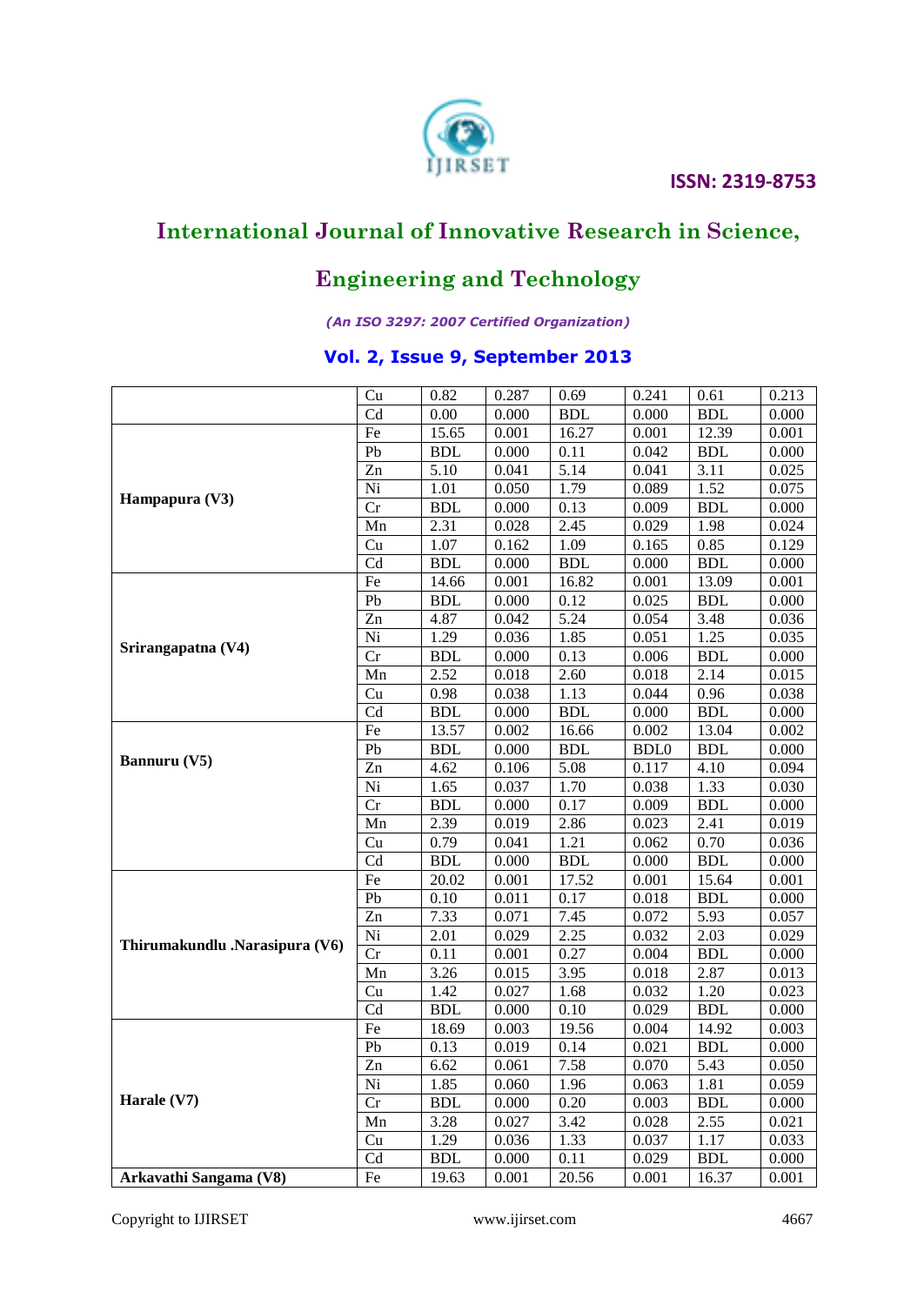

### **Engineering and Technology**

*(An ISO 3297: 2007 Certified Organization)*

#### **Vol. 2, Issue 9, September 2013**

|  | Pb | 0.13 | 0.012 | 0.20 | 0.019 | 0.10 | 0.009 |
|--|----|------|-------|------|-------|------|-------|
|  | Zn | 6.91 | 0.108 | 7.22 | 0.112 | 5.24 | 0.082 |
|  | Ni | 2.26 | 0.029 | 2.88 | 0.037 | 1.93 | 0.025 |
|  | Сr | 0.20 | 0.002 | 0.32 | 0.004 | 0.13 | 0.002 |
|  | Mn | 4.58 | 0.012 | 4.62 | 0.013 | 3.24 | 0.009 |
|  | Cu | 1.21 | 0.017 | 2.01 | 0.029 | 1.54 | 0.022 |
|  | Cd | 0.12 | 0.036 | 0.17 | 0.051 | 0.10 | 0.030 |

#### **V. CONCLUSION**

This study concludes that *Vallesnaria spiralis* showed significant biomonitor for the trace metals in the fresh water river system and accumulation is in the order of Fe>Mn>Zn>Cu>Pb>Cr>Ni>Cd. Among benthos mollusca have showed more accumulation capacity fallowed by crustacean and annelida. Bioaccumulation factor for benthos observed in the sequence of Cu>Mn>Zn>Ni>Fe>Cr>Pb>Cd. Elevated trend was noticed among the essential metals and decreased trend among the non essential metals in both macrophytes and benthos. Samples from downstream stations with high degree of metal accumulation compare to upstream stations revealed odds of pollutants from nonpoint sources too.

#### **ACKNOWLEDGEMENT**

The authors would like to thank Natiional River Conservative Directorate (**NRCD)**, The funding agency, Ministry of Environment and Forest (**MoEF**), New Delhi for providing invaluable financial support to conduct research on water quality of river Cauvery.

#### **REFERENCES**

- [1] Abida, B. (2009). Concurrent removal and accumulation of  $Fe^{2+}$ , Cd<sup>2+</sup> and Cu<sup>2+</sup> from waste water using aquatic macrophytes. Der pharma chemical, **1**(1): 219-224.
- [2] Ali, M.H.H. and Fishar, M.R.A. (2005). Accumulation of trace metals in some benthic invertebrate and fish species relevant to their concentration in water and sediment of lake, Qarun, Egypt. Egy. J. Aqu. Res., **31**(1): 289-301.
- [3] Arnulf, M. (1999). Aquatic macrophytes as tools for lake management. Hydrobiologia, **395/396**: 181–190.
- [4] Baldantoni, D., Maisto, G., Bartoli, G. and Alfani, A. (2005). Analyses of three native aquatic plant species to assess spatial gradients of lake trace element contamination. Aquat. Bot., **83**: 48-60.
- [5] Balsberg-Pahlsson, A. M. (1989). Toxicity of heavy metals (Zn, Cu, cd, Pb) to vascular plants. A literature review. Water Air and Soil Pollution. **47**: 287- 319.
- [6] Byrne, M. and Vesk, P.A. (2000). Elemental composition of mantle tissue granules in Hyridella depressa (Unionida) from the Hawkesbury – Nepean River system. Australia: **2**: 51-56.
- [7] Devlin, R. M. (1967). Plant Physiology. Reinhold, New York, pp: 564
- [8] Falusi, B.A. and Olanipekun, E.O. (2007). Bioconcentration factors of heavy metals in tropical crab (carcinus sp) from River Aponwe, Ado-Ekiti, Nigeria. J. Appl. Sci. Environ. Manage., **11**(4): 51 – 54.
- [9] Gopinathan, K.M. and Sobhana A.R. (2003). Bioaccumulation of Toxic Heavy Metals in the Edible Soft Tissues of Green Mussel (Perna viridis L.) of Mahe Region, Project report, Department of Zoology Mahatma Gandhi Govt. Arts College New Mahe, Pondicherry. pp: 1-2.
- [10] Hsiao-Chien, Y., I-Ming, C., Ping, C. and Wei-Hsien, W. (2009). Heavy metal concentrations of the soldier crab (Mictyris brevidactylus) along the inshore area of Changhua, Taiwan. Environ Monit Assess., **153**: 103–109.
- [11] Kiffney, P.M. and Clements, W.H. (1993). Bioaccumulation of heavy metals by benthic invertebrates at the Arkansas River, Colarado. Environ. Toxicol. Chem., **12**(8): 1507-1517.
- [12] Lilit, G.V. and Baban, S.I. (2006). Studies on heavy metal accumulation in aquatic macrophytes from Sevan (Armania) and Carambolin (India).
- [13] Locarnini S. J. P., Presley B. J. (1996). Mercury concentrations in benthic organisms from a contaminated estuary, Mar. Environ. Res., **41** (3): 225–239.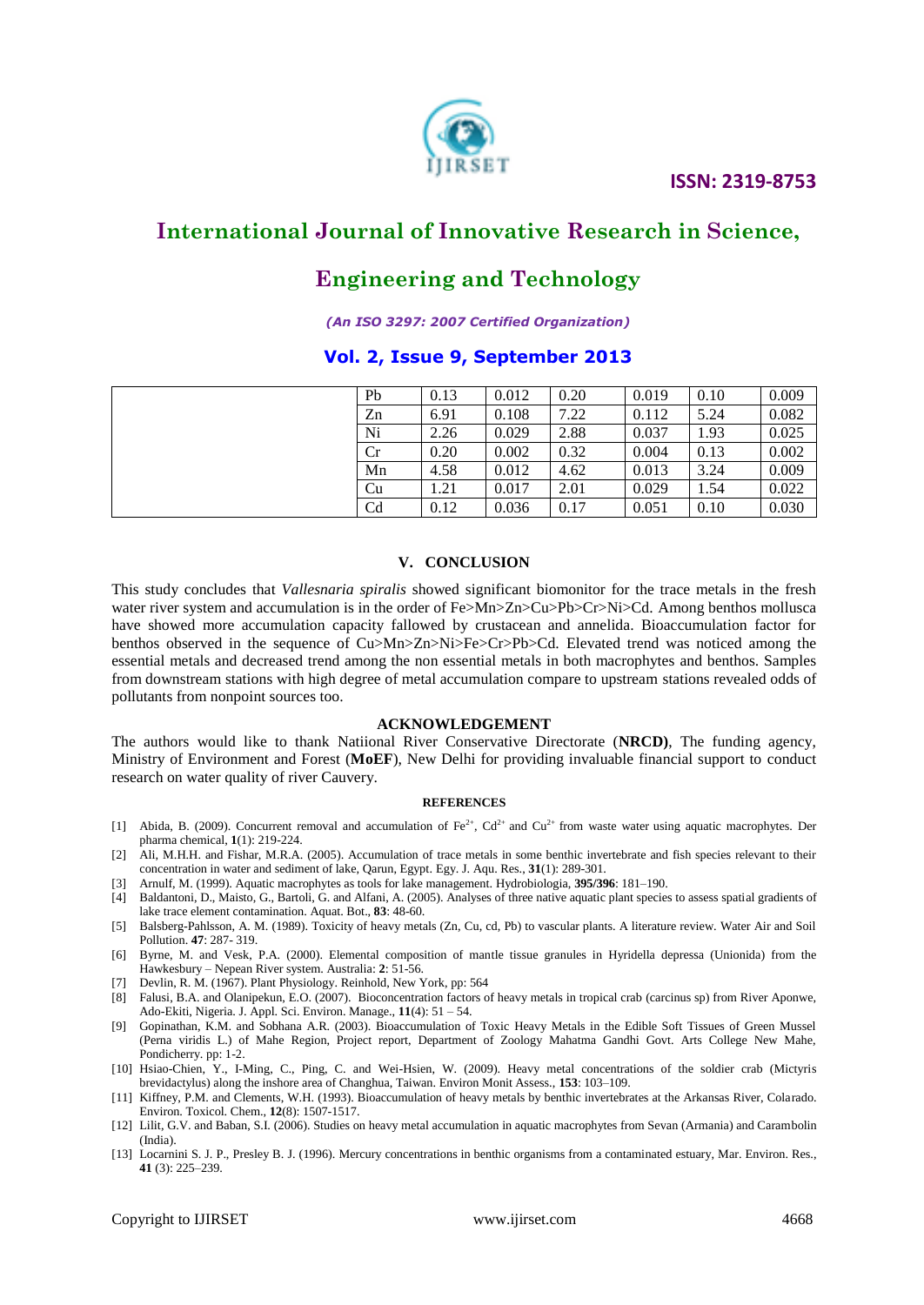

# **Engineering and Technology**

#### *(An ISO 3297: 2007 Certified Organization)*

#### **Vol. 2, Issue 9, September 2013**

- [14] Metcalfe-Smith, J.L. (1994). Influence of species and sex on metal residues in freshwater mussels (family Unionidae) from the St. Lawrence River, with implications for biomonitoring programs. Environ. Toxicol. and Chem., **13**: 1433- 1443.
- [15] Mohamed, H. Ali, H.and Mohamed, R. Fishar, (2005). A. Accumulation of trace metals in some benthic invertebrate and fish species relevant to their concentration in water and sediment of Lake Qarun, Egypt .Egy. J. aquat. res., **31**(1): 1110-0354.
- [16] Nirmal, K., Hiren, S. and Rita, N.K. (2006). Biomonitoring of selected freshwater macrophytes to assess Lake trace element contamination: A case study of Nal Sarovar Bird Sanctuary, Gujarat, India J. Limnol., **65**(1): 9-16.
- [17] Oyedepo, T.A, Adeboye, O.O. and Idowu, C.B. (2007). Comparative study on bioaccumulation of toxic metals in Molluscs and Crustaceans. Bull. Sci. Associat. Nigeria. **28**: 75- 78.
- [18] Patricia, M., Andrea S. and Alicia F.C. (2004). Aquatic macrophytes potential for the simultaneous removal of heavy metals (Buenos Aires, Argentina). Chemosphere, **57**: 997–1005.
- [19] Rainbow, P.S. and Moore, P.G. (1986). Comparative metal analyses in amphipod crustaceans. Hydrobiologia, **141**: 273-289.
- [20] Ravera, O., Cenci, R., Beon, G.M., Dantas, M. and Lodigiani, P. (2003). Trace element concentrations in freshwater mussels and macrophytes as related to those in their environment. J. Limnol., **62**(1): 61-70.
- [21] Vazguez, M. D., Fernandes, J. A., Lopez J.and Carballeira, A. (2000). Effects of water acidity and metals concentration on accumulation and within – plant distribution of metals in the aquatic bryophyte Fontinalis antipyretica. Water, Air and Soil Pollution**, 120**:1-19.
- [22] Zakova, Z. and Kockova, E. (1998). Biomonitoring and assessment of heavy metal contamination of streams and reservoirs in the Dyje/Thaya River basin, Czech Republic. In: Diffuse Pollution 98, edited by V. D. Novotny and Arcy, B., Elsevier Science Ltd, Pergamon, Kidlington UK, vol. **39**(12): 225-232.

#### **BIOGRAPHY**